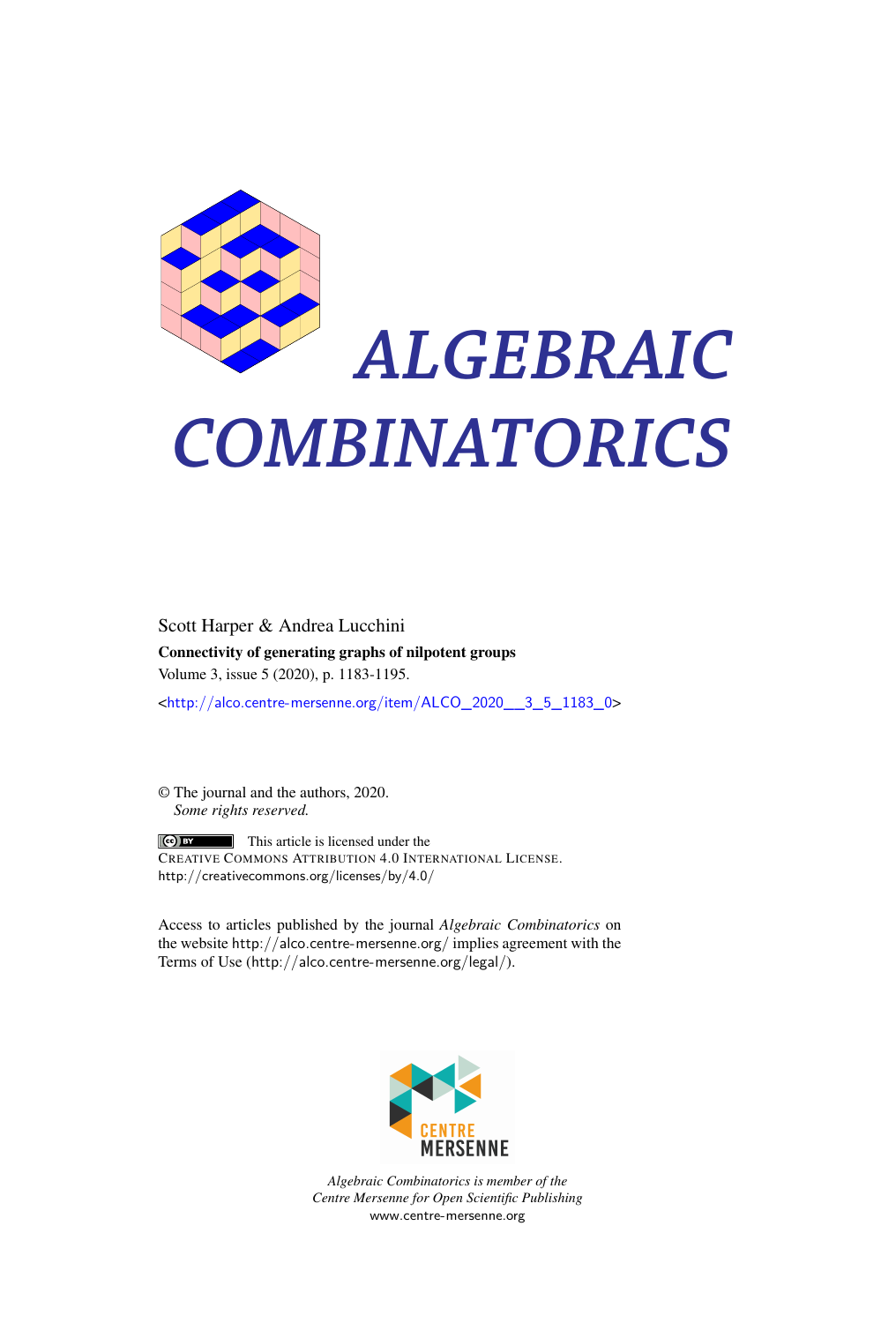

# Connectivity of generating graphs of nilpotent groups

# Scott Harper & Andrea Lucchini

ABSTRACT Let *G* be 2-generated group. The generating graph  $\Gamma(G)$  is the graph whose vertices are the elements of *G* and where two vertices *q* and *h* are adjacent if  $G = \langle q, h \rangle$ . This graph encodes the combinatorial structure of the distribution of generating pairs across *G*. In this paper we study several natural graph theoretic properties related to the connectedness of Γ(*G*) in the case where  $G$  is a finite nilpotent group. For example, we prove that if  $G$  is nilpotent, then the graph obtained from Γ(*G*) by removing its isolated vertices is maximally connected and, if  $|G| \geq 3$ , also Hamiltonian. We pose several questions.

## 1. INTRODUCTION

Since the earliest days of group theory, generating sets for groups have led to many interesting, and often surprising, results. In recent years, the generating graph has provided a combinatorial framework for studying group generation and many new structural results have emerged.

Let *G* be a finite group. The *generating graph* of *G* is the graph  $\Gamma(G)$  whose vertices are the elements of *G* and where  $g, h \in G$  are adjacent if  $G = \langle g, h \rangle$  (we do not include loops when *G* is cyclic). Several strong structural results about  $\Gamma(G)$  are known in the case where *G* is simple, and this reflects the rich group theoretic structure of these groups. For example, if *G* is a nonabelian simple group, then the only isolated vertex of  $\Gamma(G)$  is the identity [\[9\]](#page-13-0) and the graph  $\Delta(G)$  obtained by removing the isolated vertex is connected with diameter two  $[1]$  and, if  $|G|$  is sufficiently large, admits a Hamiltonian cycle [\[2\]](#page-13-2) (it is conjectured that the condition on |*G*| can be removed). Moreover, there has been much recent interest in attempting to classify the groups *G* for which  $\Gamma(G)$  shares the strong properties of the generating graphs of simple groups; all proper quotients of such groups are necessarily cyclic, so these groups are closely related to simple groups (see [\[1,](#page-13-1) Conjecture 1.8], [\[2,](#page-13-2) Conjecture 1.6] and [\[3,](#page-13-3) [10\]](#page-13-4) for recent work in this direction).

In this paper, we focus on groups at the other end of the spectrum: we establish structural results about the generating graphs of nilpotent groups. We emphasise that even for this class of groups the theory is intricate and this leads to several natural questions that we present.

Write  $\Delta(G)$  for the graph obtained by removing the isolated vertices from  $\Gamma(G)$ . If *G* is a 2-generated soluble group, then the main theorem of [\[6\]](#page-13-5) states that  $\Delta(G)$ 

*Manuscript received 4th February 2020, revised 30th May 2020, accepted 12th June 2020.* KEYWORDS. Generating graph, connectivity, nilpotent groups.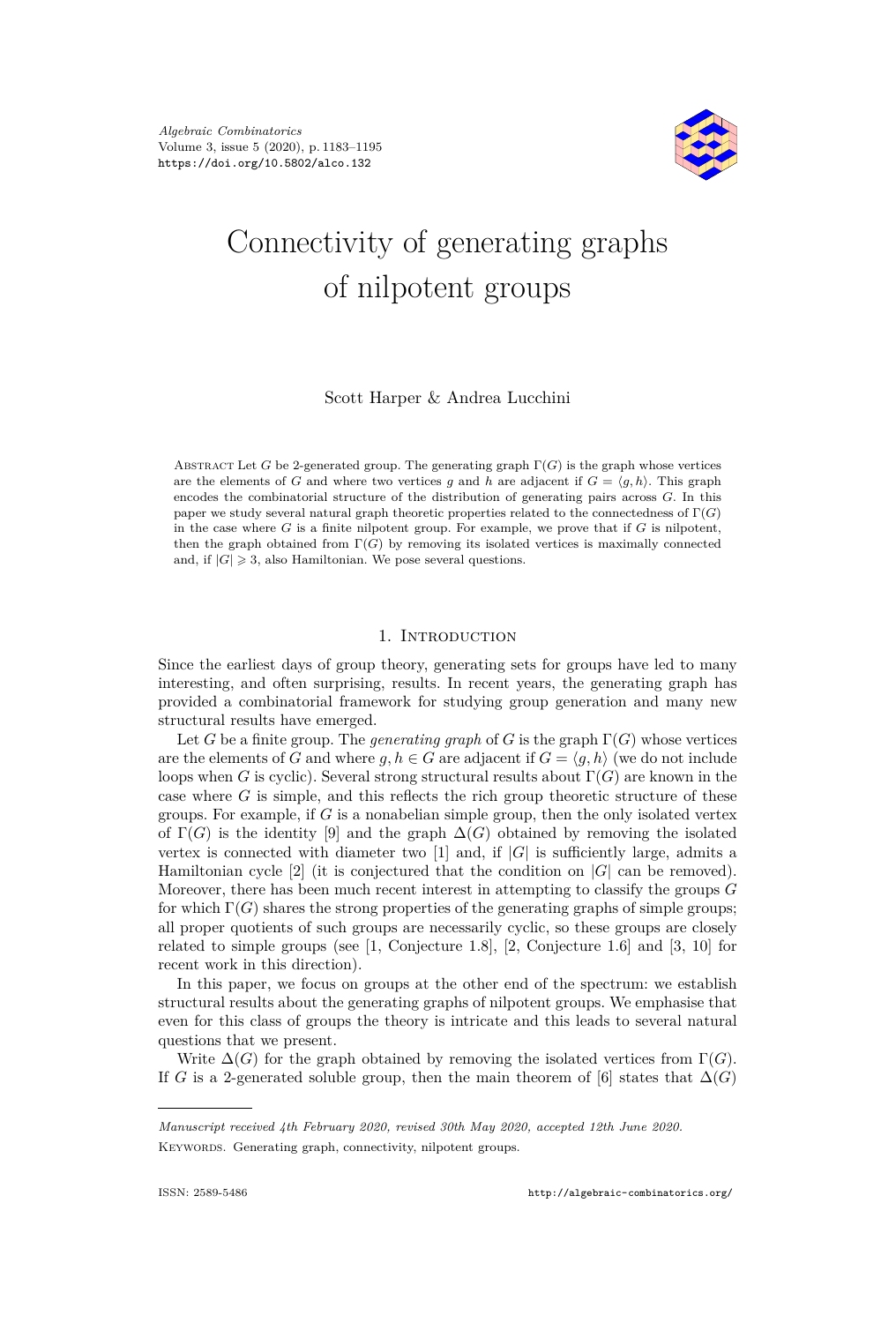is connected. Our first two theorems give significantly stronger versions of this result for nilpotent groups.

The *(vertex)* connectivity  $\kappa(\Gamma)$ , is the least number of vertices of  $\Gamma$  that can be removed such that the induced subgraph on the remaining vertices is disconnected (we say  $\kappa(K_n) = n - 1$ ). Since  $\kappa(\Gamma)$  is at most the minimal vertex degree  $\delta(\Gamma)$ , we say that  $\Gamma$  is *maximally connected* if  $\kappa(\Gamma) = \delta(\Gamma)$ .

<span id="page-2-2"></span>THEOREM 1.1. Let *G* be a finite 2-generated nilpotent group. Then  $\Delta(G)$  is maximally *connected.*

It is an open question whether  $\Delta(G)$  is connected for every finite 2-generated group, and we ask whether the following even stronger property holds.

QUESTION 1.2. *Is*  $\Delta(G)$  *maximally connected for every* 2-generated finite group  $G$ ?

We now present our second main theorem.

<span id="page-2-3"></span><span id="page-2-0"></span>Theorem 1.3. *Let G be a nontrivial finite* 2*-generated nilpotent group. Then*

(i) ∆(*G*) *is Eulerian if and only if G is not a cyclic group of even order*

<span id="page-2-4"></span>(ii) ∆(*G*) *is Hamiltonian if and only if G is not the cyclic group of order two.*

In [\[2,](#page-13-2) Conjecture 1.6], it is conjectured that if  $\Gamma(G)$  has at most one isolated vertex (which is necessarily the identity), then  $\Delta(G)$  is Hamiltonian, and the authors of [\[2\]](#page-13-2) proved this conjecture for soluble groups and sufficiently large simple groups. Motivated by Theorem [1.3](#page-2-0) we propose the following question.

Question 1.4. *Is* ∆(*G*) *Hamiltonian for every* 2*-generated finite group other than C*2*?*

We now study the total domination number of  $\Delta(G)$ , which has been the recent focus of attention in the case where *G* is simple [\[5,](#page-13-6) [4\]](#page-13-7). Recall that the total domination number  $\gamma_t(\Gamma)$  of a finite graph  $\Gamma$  is the least size of a set *S* of vertices of  $\Gamma$  such that every vertex of Γ is adjacent to a vertex in *S*.

<span id="page-2-5"></span>Theorem 1.5. *Let G be a finite* 2*-generated nilpotent group.*

- (i) We have that  $\gamma_t(\Delta(G)) = 1$  *if and only if G is cyclic.*
- (ii) Assume that G has exactly  $s \geq 1$  noncyclic Sylow subgroups and let p be *the smallest prime such that the Sylow p-subgroup of G is not cyclic. Then*  $\gamma_t(\Delta(G)) \geq s + 1$  *with equality if*  $p \geq s$ *.*

We give more information about the total domination number in Section [5,](#page-10-0) but the following remains open.

QUESTION 1.6. *What is*  $\gamma_t(\Delta(G))$  *for a general finite* 2*-generated nilpotent group?* 

Finally, we study the clique number  $\omega$  and the chromatic number  $\chi$ . Here, the result follows from work of Maróti and the second author, except in the case where *G* is cyclic. In the statement of this result, we write *φ* for the Euler totient function and we write  $\pi(n)$  for the number of distinct prime divisors of *n*.

<span id="page-2-1"></span>THEOREM 1.7. Let *G* be a finite 2-generated nilpotent group. Then  $\omega(\Gamma(G))$  = *χ*(Γ(*G*))*. Moreover,*

- (i) *if G is not cyclic, then*  $\omega(\Gamma(G)) = \chi(\Gamma(G)) = p + 1$  *where p is the smallest prime such that the Sylow p-subgroup of G is not cyclic*
- (ii) *if G is cyclic of order n, then*  $\omega(\Gamma(G)) = \chi(\Gamma(G)) = \phi(n) + \pi(n)$ *.*

Theorem [1.7](#page-2-1) may lead the reader to ask whether the equality  $\omega(\Gamma(G)) = \chi(\Gamma(G))$ holds for an arbitrary 2-generated finite group. It does not: by [\[14\]](#page-13-8), there are infinitely many nonabelian finite simple groups *G* with  $\omega(\Gamma(G)) < \chi(\Gamma(G))$ . However the following question is open.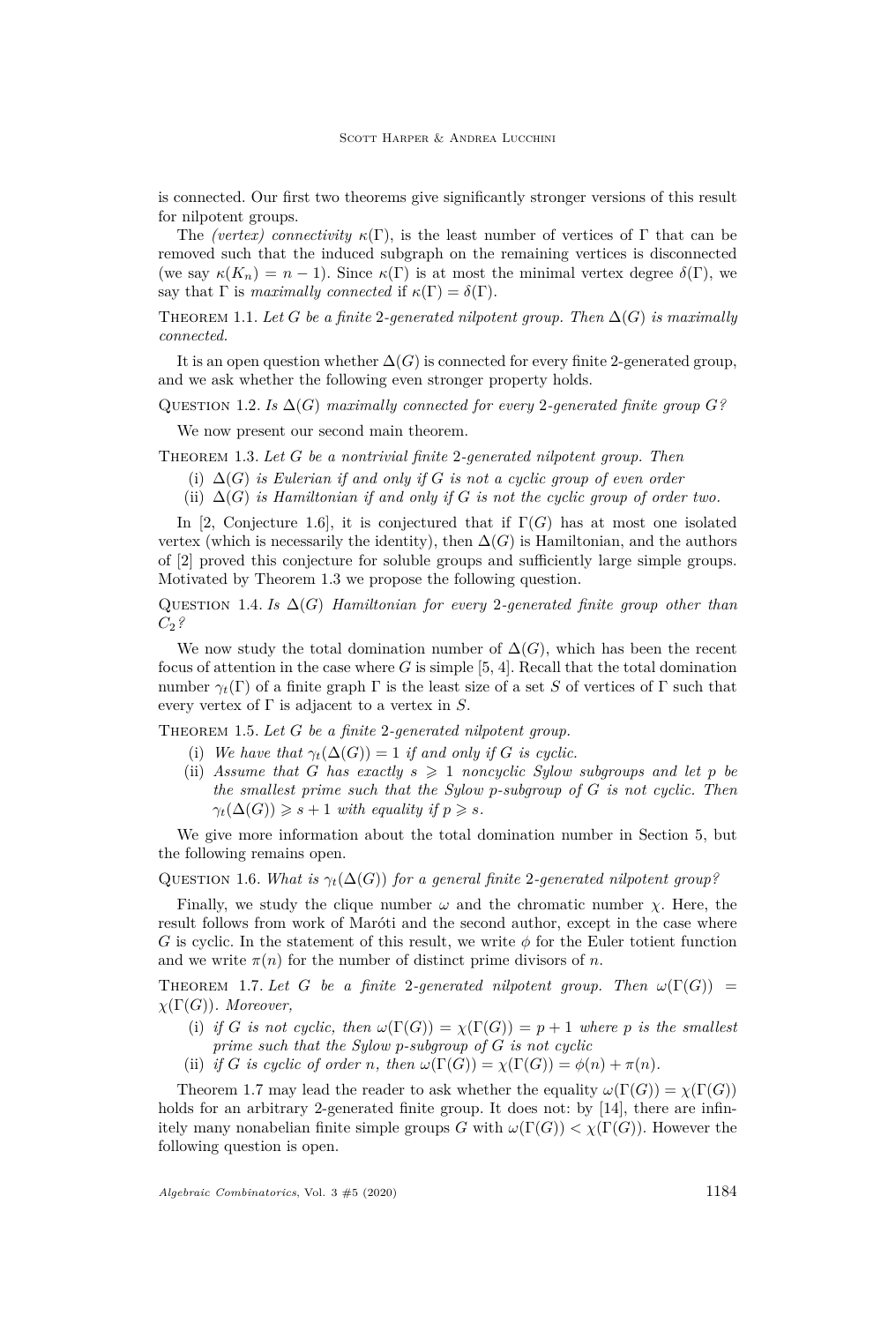Question 1.8. *Does there exist a* 2*-generated finite soluble group G such that*  $\omega(\Gamma(G)) < \chi(\Gamma(G))$ ?

# 2. Preliminaries

Our graph theoretic notation is standard. In particular, for graphs  $\Gamma$  and  $\Delta$  we write

 $V(\Gamma)$  and  $E(\Gamma)$  for the vertex and edge sets of  $\Gamma$ 

*δ*Γ(*v*) for the degree of a vertex *v* ∈ *V*(Γ) and *δ*(Γ) for min<sub>*v*∈*V*(Γ)</sub> *δ*<sub>Γ</sub>(*v*)

 $\overline{\Gamma}$  for the complement of  $\Gamma$ 

 $K_n$  and  $\overline{K}_n$  for the complete and null graphs with *n* vertices

 $\Gamma \times \Delta$  for the *direct* (or *categorical* or *tensor*) *product*, whose vertex set is  $V(\Gamma) \times V(\Delta)$  and where adjacency is defined as  $(\gamma_1, \delta_1) \sim (\gamma_2, \delta_2)$  if  $\gamma_1 \sim \gamma_2$ in  $\Gamma$  and  $\delta_1 \sim \delta_2$  in  $\Delta$ 

Γ[Δ] for the *lexicographical product*, whose vertex set is  $V(Γ) \times V(Δ)$  and where adjacency is defined as  $(\gamma_1, \delta_1) \sim (\gamma_2, \delta_2)$  if  $\gamma_1 \sim \gamma_2$ , or  $\gamma_1 = \gamma_2$  and  $δ<sub>1</sub> ∼ δ<sub>2</sub>$ .

2.1. General groups. For this section, let *G* be a 2-generated finite group. We begin with a straightforward observation. Recall that  $\Delta(G)$  is the graph obtained from the generating graph  $\Gamma(G)$  by removing the isolated vertices.

<span id="page-3-2"></span>LEMMA 2.1. Let *G* be a 2-generated finite group. Then  $\Delta(G)$  is complete if and only *if either*  $G \cong C_p$  *for a prime p or*  $G \cong C_2^2$ *.* 

*Proof.* Let  $g \in V(\Delta(G))$ . Clearly  $g^{-1} \in \Delta(G)$ , so either  $G = \langle g, g^{-1} \rangle = \langle g \rangle$  or  $g = g^{-1}$ . It is easy to see that  $\Delta(C_n)$  is complete if and only if *n* is prime. Now assume that *G* is not cyclic. Then every element in  $V(\Delta(G))$  is an involution. This implies that *G* is a dihedral group of order  $2n$ , for some  $n \geq 2$ , since it is generated by two involutions. Since  $D_{2n} = \langle a, b \rangle$  where  $|a| = n$  and  $|b| = 2$ , we deduce that  $n = 2$ , so  $G \cong C_2^2$ . This completes the proof. □

Notice that  $G = \langle g, h \rangle$  if and only if  $G/\text{Frat}(G) = \langle g \text{Frat}(G), h \text{Frat}(G) \rangle$ . Therefore, if *G* is noncyclic, then we have the lexicographical product

(1) 
$$
\Delta(G) = \Delta(G/\text{Frat}(G))[K_{|\text{Frat}(G)|}]
$$

which immediately implies the following.

<span id="page-3-4"></span>LEMMA 2.2. *Assume that G is noncyclic. Then for every*  $g \in G$  *we have* 

<span id="page-3-0"></span> $\delta_{\Gamma(G)}(q) = \delta_{\Gamma(G/\text{Frat}(G))}(q \text{Frat}(G)) | \text{Frat}(G)|.$ 

*In particular*  $\delta(\Delta(G)) = \delta(\Delta(G/\text{Frat}(G)) | \text{Frat}(G)).$ 

<span id="page-3-1"></span>REMARK 2.3. Let us address the case where  $G \cong C_n$ . Here  $\Delta(G)$  is the graph obtained from  $\Delta(G/\text{Frat}(G))[K_{|\text{Frat}(G)|}]$  by removing all edges between elements of Frat(*G*). Therefore,  $\delta(\Delta(G)) = \delta(\Delta(G/\text{Frat}(G))|\text{Frat}(G)|$ , but  $|\text{Frat}(G)|$  need not divide  $\delta_{\Gamma(G)}(g)$  when  $g \notin \text{Frat}(G)$  (see Remark [2.7](#page-4-0)[\(iii\)\)](#page-5-0).

We may also deduce the following result on connectedness.

<span id="page-3-3"></span>LEMMA 2.4. Let X be a subset of  $V(\Delta(G))$  of size at least two. Then X is connected *if and only if X* Frat(*G*) *is connected.*

*Proof.* Write  $F = \text{Frat}(G)$ . Assume that *X* is connected and let  $x_1f_1, x_2f_2 \in XF$  be distinct. First assume that  $x_1 \neq x_2$ . Then there is a path  $x_1 = y_1, y_2, \ldots, y_t = x_2$ in  $\Delta(G)$  with  $y_i \in X$  for  $1 \leq i \leq t$ , and this gives the path  $x_1 f_1, y_2, \ldots, y_{t-1}, x_2 f_2$ between  $x_1 f_1$  and  $x_2 f_2$ . Now assume that  $x_1 = x_2 = x$  and fix  $y \in X$  such that  $y \neq x$ .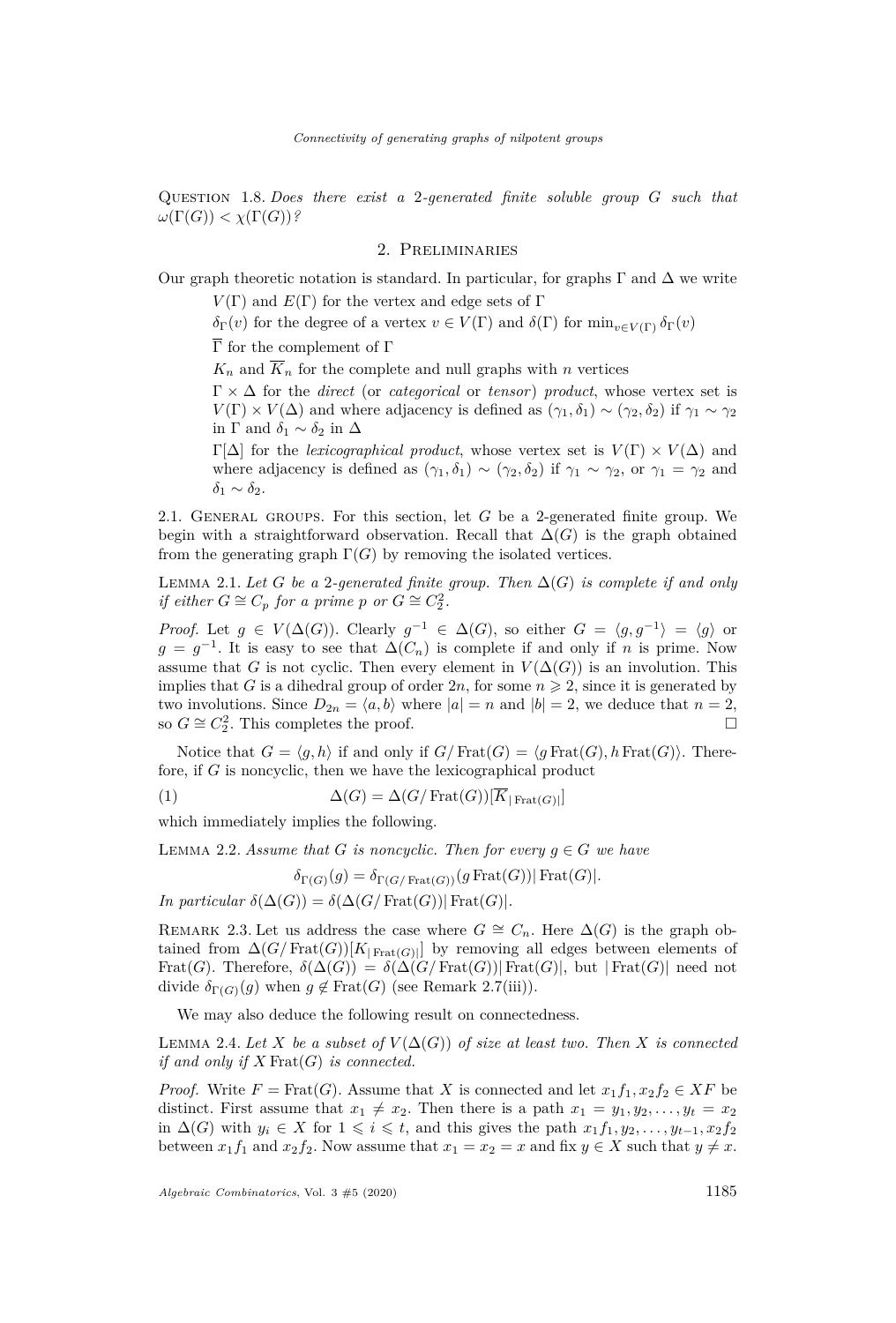Then there exists a path  $x = y_1, y_2, \ldots, y_t = y$  in  $\Delta(G)$  with  $y_i \in X$  for  $1 \leq i \leq t$ . From this we construct the path  $x_1 f_1 = x f_1, y_2, \ldots, y_{t-1}, y, y_{t-1}, \ldots, y_2, x f_2 = x_2 f_2$ between  $x_1 f_1$  and  $x_2 f_2$ . Therefore, in both cases, there is a path between  $x_1 f_1$  and  $x_2f_2$ , so  $XF$  is connected.

Conversely, assume that  $XF$  is connected and let  $x_1, x_2 \in X$  be distinct. There exists a path  $x_1, y_2 f_2, \ldots, y_{t-1} f_{t-1}, x_2$  between  $x_1$  and  $x_2$  with  $y_i \in X$  and this gives the path  $x_1, y_2, \ldots, y_{t-1}, x_2$  in *X* between  $x_1$  and  $x_2$ , so *X* is connected.

We conclude by observing a relationship between group products and graph products.

<span id="page-4-6"></span><span id="page-4-1"></span>Lemma 2.5. *Let G and H be two finite groups.*

- (i) If neither *G* nor *H* is cyclic, then  $\Gamma(G \times H)$  is a subgraph of  $\Gamma(G) \times \Gamma(H)$ *and*  $\Delta(G \times H)$  *is a subgraph of*  $\Delta(G) \times \Delta(H)$ *.*
- (ii) *If there are no isomorphisms between nontrivial subquotients of G and H, then*  $\Gamma(G) \times \Gamma(H)$  *is a subgraph of*  $\Gamma(G \times H)$  *and*  $\Delta(G) \times \Delta(H)$  *is a subgraph*  $of \Delta(G \times H)$ .

*Proof.* First assume that neither *G* nor *H* is cyclic. Assume that  $(g_1, h_1)$  and  $(g_2, h_2)$ are adjacent in  $\Gamma(G \times H)$ . Then  $\langle (g_1, h_1), (g_2, h_2) \rangle = G \times H$ , so  $\langle g_1, g_2 \rangle = G$  and  $\langle h_1, h_2 \rangle = H$ . Since neither *G* nor *H* is cyclic, we conclude that  $g_1$  and  $g_2$  are adjacent in  $\Gamma(G)$  and  $h_1$  and  $h_2$  are adjacent in  $\Gamma(H)$ . Therefore,  $(g_1, h_1)$  and  $(g_2, h_2)$  are adjacent in  $\Gamma(G) \times \Gamma(H)$ . This prove that  $\Gamma(G \times H)$  is a subgraph of  $\Gamma(G) \times \Gamma(H)$ .

Now assume that there are no isomorphisms between nontrivial subquotients of *G* and *H*. Assume that  $(g_1, h_1)$  and  $(g_2, h_2)$  are adjacent in  $\Gamma(G) \times \Gamma(H)$ . Then  $\langle g_1, g_2 \rangle = G$  and  $\langle h_1, h_2 \rangle = H$ , so  $K = \langle (g_1, h_1), (g_2, h_2) \rangle$  is a subgroup of  $G \times H$  that projects onto both *G* and *H*. By Goursat's Lemma (see [\[12,](#page-13-9) p. 75], for example), since there are no isomorphisms between nontrivial subquotients of *G* and *H*, it must be that  $K = G \times H$ . Therefore,  $(q_1, h_1)$  and  $(q_2, h_2)$  are adjacent in  $\Gamma(G \times H)$ , and we conclude that  $\Gamma(G) \times \Gamma(H)$  is a subgraph of  $\Gamma(G \times H)$ .

The claims about  $\Delta$  follow from the claims about  $\Gamma$  together with the observation that  $(g, h)$  is isolated in  $\Gamma(G) \times \Gamma(H)$  if and only if *g* is isolated in  $\Gamma(G)$  or *h* is isolated in  $\Gamma(H)$ .

The following is an immediate consequence of Lemma [2.5.](#page-4-1)

<span id="page-4-5"></span>Corollary 2.6. *Let G and H be noncyclic groups of coprime order. Then we have*  $\Delta(G \times H) = \Delta(G) \times \Delta(H)$ .

2.2. Nilpotent groups. Let *G* be a finite 2-generated nilpotent group, and write

<span id="page-4-4"></span>(2) 
$$
|G| = \prod_{i=1}^{r} p_i^{a_i} \prod_{j=1}^{s} q_j^{b_j}
$$

where  $p_1, \ldots, p_r, q_1, \ldots, q_s$  are the distinct prime divisors of  $|G|$  and  $p_1, \ldots, p_r$  are exactly the prime divisors of |*G*| for which the Sylow subgroups of *G* are cyclic.

<span id="page-4-3"></span>Recall that  $G = \langle g, h \rangle$  if and only if  $G/\text{Frat}(G) = \langle g \text{Frat}(G), h \text{Frat}(G) \rangle$ . Here

(3) 
$$
G/\operatorname{Frat}(G) = C_{p_1} \times \cdots \times C_{p_r} \times C_{q_1}^2 \times \cdots \times C_{q_s}^2.
$$

<span id="page-4-2"></span>Therefore,

(4) 
$$
G/\operatorname{Frat}(G) = \langle (g_1, \ldots, g_r, x_1, \ldots, x_s), (h_1, \ldots, h_r, y_1, \ldots, y_s) \rangle
$$
 if and only if  $g_i \neq 1$  or  $h_i \neq 1$  for all  $1 \leq i \leq r$  and  $1 \neq \langle x_i \rangle \neq \langle y_i \rangle \neq 1$  for all  $1 \leq i \leq s$ .

<span id="page-4-0"></span>REMARK 2.7. Let us record some consequences of [\(4\)](#page-4-2).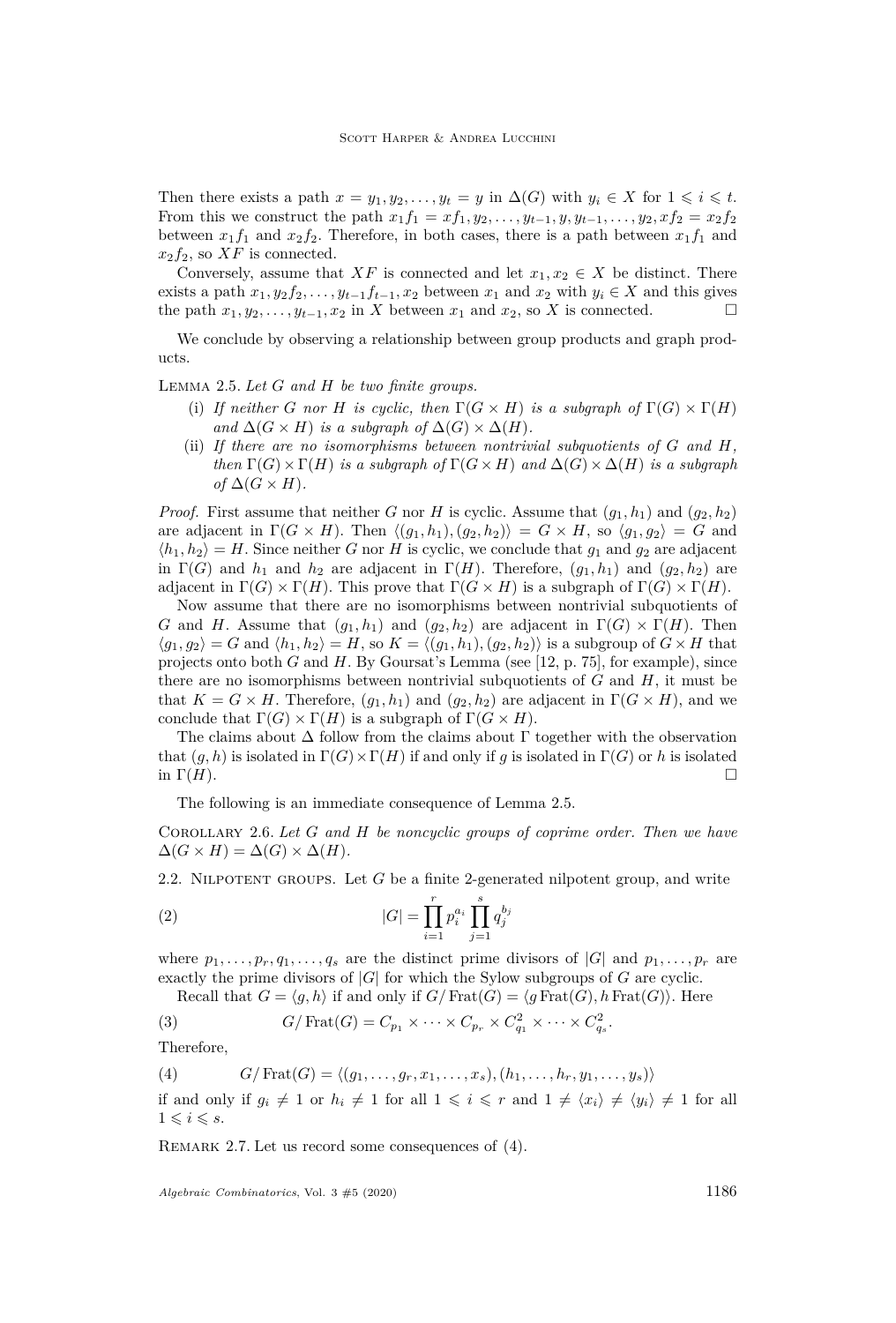(i) Let  $P_G(2)$  be the probability that a pair of uniformly randomly chosen elements of *G* generate *G*. Then

$$
P_G(2) = \prod_{i=1}^r \left(1 - \frac{1}{p_i^2}\right) \prod_{j=1}^s \left(1 - \frac{1}{q_j^2}\right) \left(1 - \frac{1}{q_j}\right).
$$

<span id="page-5-1"></span>(ii) Since  $g \in \Delta(G)$  if and only if  $q_1 \ldots q_s$  divides  $|\text{Frat}(G)g|$ ,

$$
|V(\Delta(G))| = |G| \prod_{j=1}^{s} \left(1 - \frac{1}{q_j^2}\right),
$$

and consequently the proportion of nonisolated vertices in  $\Gamma(G)$  is

$$
\frac{|V(\Delta(G)|}{|G|} = \prod_{j=1}^s \left(1 - \frac{1}{q_j^2}\right) \ge \prod_{p \text{ prime}} \left(1 - \frac{1}{p^2}\right) = \frac{6}{\pi^2}.
$$

<span id="page-5-0"></span>(iii) Let  $I \subseteq \{1, \ldots, r\}$ . Write  $\alpha_I$  for the number of elements  $g \in G$  such that Frat $(G)$ *g* has order  $\prod_{i \in I} p_i \prod_{j=1}^s q_j$  and write  $\beta_I$  for the degree in  $\Gamma(G)$  of such an element. Then

$$
\alpha_I = |G| \prod_{i \in I} \left( 1 - \frac{1}{p_i} \right) \prod_{i \notin I} \frac{1}{p_i} \prod_{j=1}^s \left( 1 - \frac{1}{q_j^2} \right)
$$

and

$$
\beta_I = |G| \prod_{i \notin I} \left( 1 - \frac{1}{p_i} \right) \prod_{j=1}^s \left( 1 - \frac{1}{q_j} \right) - \varepsilon,
$$

where  $\varepsilon$  is 1 if *G* is cyclic and  $|I| = r$  and is 0 otherwise. (Note that  $\varepsilon$  accounts for the fact that we do not consider loops in the generating graph of a cyclic group).

<span id="page-5-2"></span>(iv) Let us record that

$$
\delta(\Delta(G)) = \beta_{\emptyset} = |G| \prod_{i=1}^{r} \left(1 - \frac{1}{p_i}\right) \prod_{j=1}^{s} \left(1 - \frac{1}{q_j}\right)
$$

and every vertex *g* of minimal degree in  $\Delta(G)$  satisfies  $|g \text{Frat}(G)| = q_1 \cdots q_s$ .

Remark [2.7](#page-4-0)[\(ii\)](#page-5-1) demonstrates that for nilpotent groups *G* the proportion of nonisolated vertices of  $\Gamma(G)$  is at least  $6/\pi^2$ . In the following example, we show that, even within the class of supersoluble groups, we can find a sequence of groups  $(G_d)_d$  for which  $|V(\Delta(G_d))|/|G_d| \to 0$ .

EXAMPLE 2.8. Let  $H = C_2^2$  and let  $h_1$ ,  $h_2$ ,  $h_3$  be the nontrivial elements of *H*. Let  $p_1 < p_2 < p_3 < \cdots$  be the odd prime numbers. Fix  $d \geq 1$ . For each  $1 \leq i \leq d$ , write  $N_i = C_{p_i}^3$  and define

$$
G_d = \left(\prod_{i=1}^d N_i\right) \rtimes H
$$

where for each  $1 \leq i \leq d$  the subgroup  $N_i$  is *H*-stable and for  $(n_{i1}, n_{i2}, n_{i3}) \in N_i$  and  $h_j \in H$ 

$$
(n_{i1}, n_{i2}, n_{i3})^{h_j} = \begin{cases} (n_{i1}, n_{i2}^{-1}, n_{i3}^{-1}) & \text{if } j = 1\\ (n_{i1}^{-1}, n_{i2}, n_{i3}^{-1}) & \text{if } j = 2\\ (n_{i1}^{-1}, n_{i2}^{-1}, n_{i3}) & \text{if } j = 3. \end{cases}
$$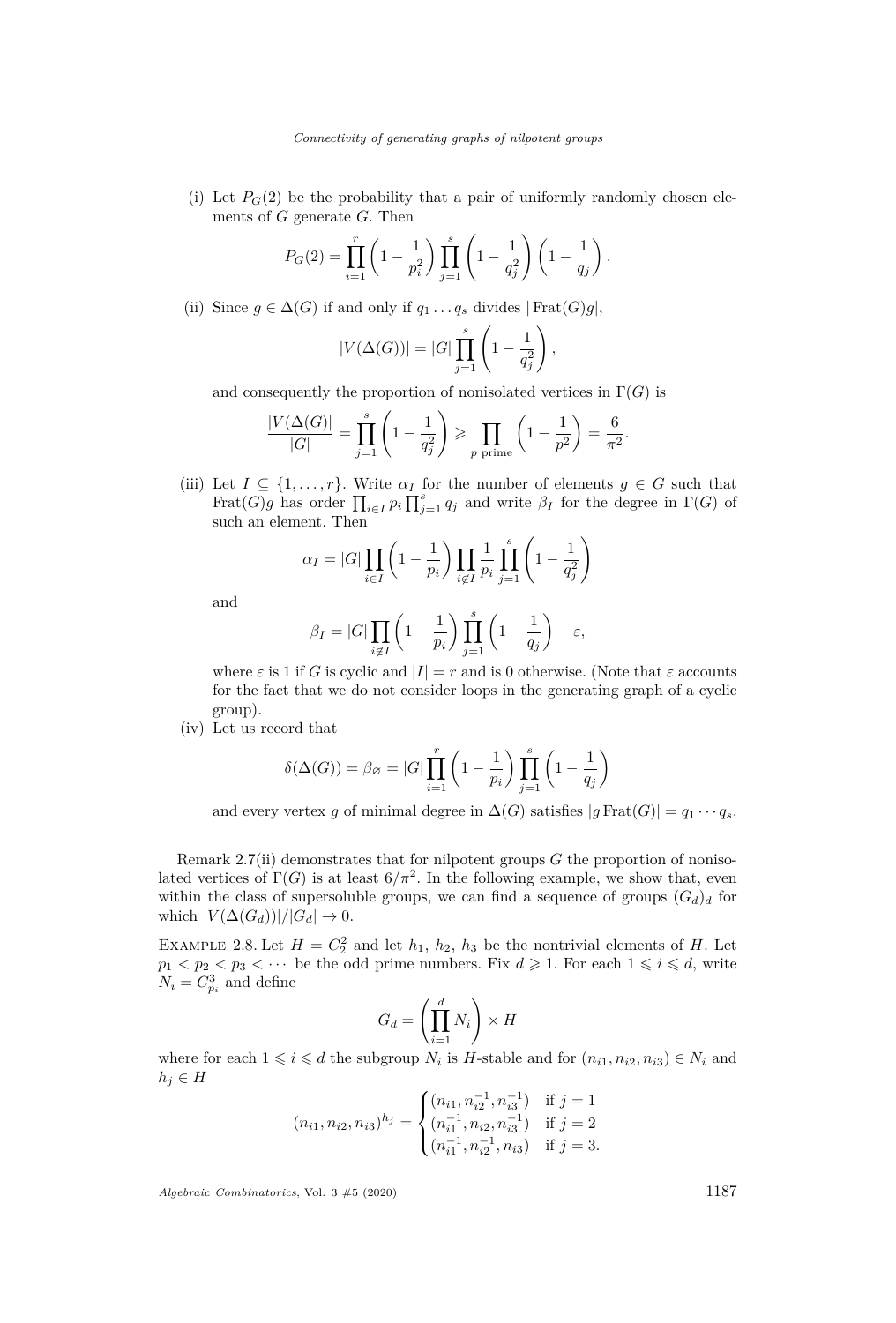By [\[15,](#page-13-10) Proposition 2.2], the vertex  $(n_{11}, \ldots, n_{d3}; h)$  is nonisolated in  $\Gamma(G_d)$  if and only if  $h = h_j$  for some  $1 \leq j \leq 3$  and  $n_{ij} \neq 0$  for all  $1 \leq i \leq d$ . Therefore,

$$
\frac{|V(\Delta(G_d))|}{|G_d|} = \frac{3\prod_{i=1}^d p_i^2(p_i-1)}{4\prod_{i=1}^d p_i^3} = \frac{3}{4}\prod_{i=1}^d \left(1 - \frac{1}{p_1}\right),
$$

which tends to zero as *d* tends to infinity.

Let us note that two vertices  $(n_{11}, \ldots, n_{d3}; h_j)$  and  $(m_{11}, \ldots, m_{d3}; h_k)$  of  $\Delta(G_d)$ are adjacent if  $j \neq k$  and for each  $1 \leq i \leq d$  we have  $n_{dl} \neq m_{dl}$  where  $l \notin \{j, k\}$ , so  $\Delta(G_d)$  is a regular graph of degree  $2\prod_{i=1}^d p_i(p_i-1)^2$ .

We conclude by studying the extent to which  $\Gamma(G)$  determines *G*.

PROPOSITION 2.9. Let *G* and *H* be finite 2-generated nilpotent groups. Then  $\Gamma(G) \cong$  $\Gamma(H)$  *if and only if*  $G/\text{Frat}(G) \cong H/\text{Frat}(H)$  *and*  $|\text{Frat}(G)| = |\text{Frat}(H)|$ *.* 

*Proof.* If  $G/\text{Frat}(G) \cong H/\text{Frat}(H)$  and  $|\text{Frat}(G)| = |\text{Frat}(H)|$ , then [\(1\)](#page-3-0) (together with Remark [2.3\)](#page-3-1) implies that  $\Delta(G) \cong \Delta(H)$  and since  $|G| = |H|$  we deduce that  $\Gamma(G) \cong \Gamma(H)$ . Therefore, it remains to show that from  $\Gamma(G)$  we can determine the order of Frat(*G*) and the isomorphism type of  $G/\text{Frat}(G)$ . Observe that  $\Gamma(G)$  has no isolated vertices if and only if  $G$  is cyclic. Now assume that  $G$  is not cyclic. By  $(3)$ , we see that it is sufficient to deduce the set  $\{p_1, \ldots, p_r\}$  from  $\Gamma(G)$  and we can do this by computing the following quotient using Remark [2.7](#page-4-0)[\(ii\)](#page-5-1) and [\(iii\):](#page-5-0)

$$
\frac{|\{v \in \Gamma(G) \mid \delta(v) \neq 0\}|}{|\{v \in \Gamma(G) \mid \delta(v) = \delta(\Delta(G))\}|} = \frac{|V(\Delta(G))|}{\alpha_{\varnothing}} = \frac{\prod_{j=1}^{s} \left(1 - \frac{1}{q_j^2}\right)}{\prod_{i=1}^{r} \frac{1}{p_i} \prod_{j=1}^{s} \left(1 - \frac{1}{q_j^2}\right)} = p_1 \cdots p_r.
$$

This completes the proof.  $\Box$ 

# 3. CONNECTIVITY

Let  $\Gamma$  be a finite graph. The *(vertex) connectivity* of  $\Gamma$ , written  $\kappa(\Gamma)$ , is the least size of a subset  $X \subseteq V(\Gamma)$  such that the induced subgraph on  $V(\Gamma) \setminus X$  is disconnected (if  $\Gamma = K_n$ , then we say that  $\kappa(\Gamma) = n - 1$ ). It is clear that  $\kappa(\Gamma) \leq \delta(\Gamma)$  and we say that  $\Gamma$  is *maximally connected* if  $\kappa(\Gamma) = \delta(\Gamma)$ .

In this section, we will prove Theorem [1.1,](#page-2-2) which asserts that  $\Delta(G)$  is maximally connected if *G* is a finite 2-generated nilpotent group. We begin with a general result.

<span id="page-6-0"></span>Lemma 3.1. *Let G be a finite* 2*-generated group. Then*

$$
\kappa(\Delta(G)) = \kappa(\Delta(G/\operatorname{Frat}(G)))|\operatorname{Frat}(G)|.
$$

*Proof.* Write  $F = \text{Frat}(G)$  and write  $\alpha = \kappa(\Delta(G)), \ \beta = \kappa(\Delta(G/F)), \ \mu = |V(\Delta(G))|$ and  $\nu = |V(\Delta(G/F))|$ . Notice that  $\mu = \nu|F|$ . We want to prove that  $\alpha = \beta|F|$ .

First assume that  $\Delta(G/F)$  is a complete graph. By Lemma [2.1,](#page-3-2) there are two possibilities: either *G/F* has prime order or  $G/F \cong C_2^2$ .

For now assume that  $G/F \cong C_p$ , so  $\nu = p$  and  $\beta = p - 1$ . Now there exists  $t \geq 1$ such that  $G = C_{p^t}$  and  $|F| = p^{t-1}$ . Clearly, *F* is a disconnected subset of  $\Delta(G)$ , so  $\alpha \leq |G| - |F| = p^t - p^{t-1}$ . However, a disconnected subset cannot contain any of  $\phi(p^t) = p^t - p^{t-1}$  elements of *G* that generate *G*, so  $\alpha \geqslant p^t - p^{t-1}$ . Therefore, we conclude that  $\alpha = p^t - p^{t-1} = \beta |F|$ .

Next assume that  $G/F \cong C_2^2$ , so  $\nu = 3$  and  $\beta = 2$ . In this case, *G* is a non-cyclic 2-generated group of order  $2^t$ , for some  $t \ge 2$ , and  $|F| = 2^{t-2}$ . If  $g \notin F$ , then  $gF$  is a disconnected subset of  $\Delta(G)$ , so  $\alpha \leq |V(\Delta(G))| - |F| = 2|F|$ . Now suppose that  $X \subseteq V(\Delta(G))$  is a disconnected subset of size strictly greater than  $|F|$ . Then there exist  $x, y \in X$  such that  $\langle x, y \rangle = G$ , but then for all  $z \in X$  either  $\langle x, z \rangle = G$  or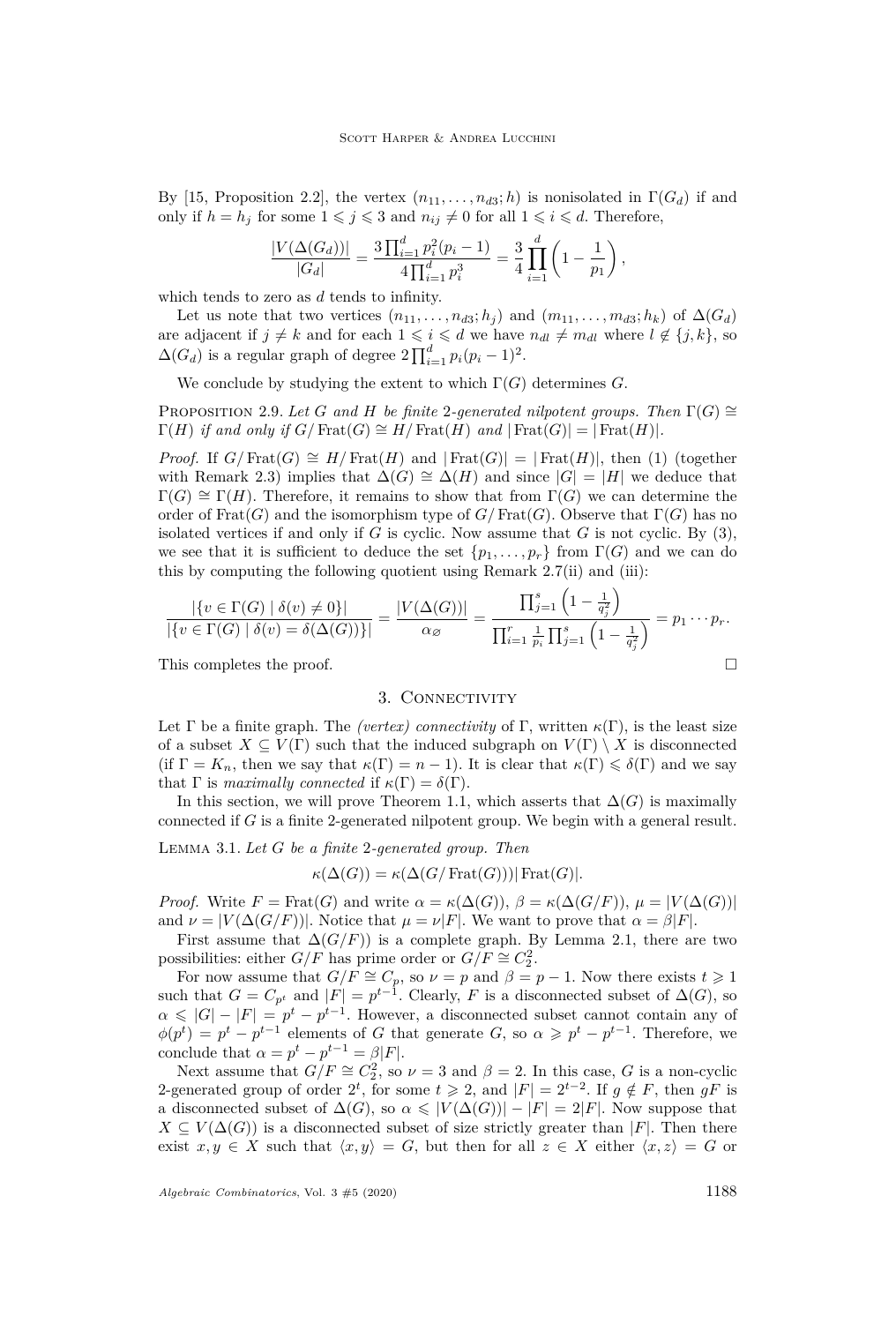$\langle y, z \rangle = G$ , so X is connected, which is a contradiction. Therefore, any disconnected subset of  $\Delta(G)$  has size at most *F*, so we conclude that  $\alpha \geq |V(G)| - |F| = 2|F|$ . Consequently  $\alpha = 2|F| = \beta|F|$ .

We may now assume that  $\Delta(G/F)$  is not a complete graph, or equivalently, that  $\nu - \beta \geqslant 2$ . There exists  $\Omega \subseteq V(\Delta(G))$  of size  $|\Omega| = \nu - \beta$  such that  $\{gF \mid g \in \Omega\}$  is a disconnected subset of  $V(\Delta(G/F))$ . By Lemma [2.4,](#page-3-3)  $\Lambda = \{gf \mid g \in \Omega \text{ and } f \in F\}$  is a disconnected subset of  $V(\Delta(G))$ . Hence

$$
\alpha \leq \mu - |\Lambda| = \nu |F| - (\nu - \beta)|F| = \beta |F|.
$$

Let  $\Sigma$  be a disconnected subset of  $\Delta(V(G))$  of size  $\mu - \alpha$ . Since  $\Sigma F$  is disconnected and  $\mu - \alpha$  is the largest size of a disconnected subset of  $V(\Delta(G))$ , we deduce  $\Sigma F = \Sigma$ , so in particular  $\{qF \mid q \in \Sigma\}$  is a disconnected subset of  $V(\Delta(G/F))$  of size  $|\Sigma|/|F|$ . Hence

$$
\beta \leqslant \nu - \frac{|\Sigma|}{|F|} = \frac{\mu}{|F|} - \frac{\mu - \alpha}{|F|} = \frac{\alpha}{|F|}.
$$

We can therefore conclude that, in all cases,  $\alpha = \beta |F|$ , as required.

For the remainder of this section, assume that *G* is a finite 2-generated nilpotent group. Let us first consider three special cases.

<span id="page-7-0"></span>LEMMA 3.2. Let  $G \cong C_n$ . Then  $\kappa(\Delta(G))) = \delta(\Delta(G))) = \phi(n)$ .

*Proof.* Since  $\delta(\Delta(C_n)) = \delta(1) = \phi(n)$ , it remains to show that  $\kappa(\Delta(C_n)) \geq \phi(n)$ . Now let  $X \subseteq V(\Delta(C_n))$ . If  $|X| > n - \phi(n)$ , then there exists  $x \in X$  with  $\langle x \rangle = G$ . Since *x* is adjacent to all the other vertices of  $\Delta(G)$ , the subgraph of  $\Delta(C_n)$  induced by *X* is connected. Therefore,  $\kappa(\Delta(C_n)) = \phi(n) = \delta(\Delta(C_n)).$ 

<span id="page-7-1"></span>LEMMA 3.3. Let  $G \cong C_p^2$  where p is prime. Then  $\kappa(\Delta(G))) = \delta(\Delta(G))) = \phi(p^2)$  $p^2 - p$ .

*Proof.* Since  $\delta(\Delta(G)) = p^2 - p$  (see Remark [2.7](#page-4-0)[\(iv\)\)](#page-5-2), we aim to show that  $\kappa(\Delta(G)) \geq$  $p^2 - p$ . Let *X* be a nonempty disconnected subset of  $V(\Delta(G))$ . Fix  $x \in X$ . We claim that  $X \subseteq \langle x \rangle$ . Suppose for a contradiction that  $X \nsubseteq \langle x \rangle$ . Let  $\Omega_x$  be the connected component of the subgraph of  $\Delta(G)$  induced by *X* that contains *x*. If  $y \in X \setminus \langle x \rangle$ , then *y* is adjacent to *x* and  $y \in \Omega_x$ , so  $X \setminus \langle x \rangle \subseteq \Omega_x$ . Now fix  $y \in X \setminus \langle x \rangle$ . Then every vertex in  $\langle x \rangle$  is adjacent to *y*, so  $X \subseteq \Omega_x$  and *X* is connected, which is a contradiction. Therefore,  $X \subseteq \langle x \rangle$ , so  $\kappa(G) \geq p^2 - 1 - |X| \geq p^2 - p$ .

<span id="page-7-2"></span>LEMMA 3.4. Let  $G \cong C_n \times C_p^2$  where p is prime and  $n \ge 1$  satisfies  $(n, p) = 1$ . Then  $\kappa(\Delta(G)) = \delta(\Delta(G)) = \phi(|G|).$ 

*Proof.* By Remark [2.7](#page-4-0)[\(iv\),](#page-5-2)  $\delta(\Delta(G)) = \phi(|G|)$ , and we will show that  $\kappa(\Delta(G)) \geq$  $\phi(|G|)$ . Let *X* be a nonempty disconnected subset of  $V(\Delta(G))$ . Suppose that  $|V(\Delta(G)) \setminus X| < \phi(|G|) = \phi(n)(p^2 - p)$ . Since  $\phi(n)(p^2 - 1) > \phi(n)(p^2 - p)$ , we may fix  $(x, a) \in X$ , where  $C_n = \langle x \rangle$  and  $a \in C_p^2$  is nontrivial. Since  $|V(\Delta(G)) \setminus X|$  <  $\phi(n)(p^2 - p)$ , there exists  $(y, b) \in X$  such that  $C_n = \langle y \rangle$ and  $b \in C_p^2 \setminus \langle a \rangle$ . Now every vertex in  $\Delta(G)$  is adjacent to either  $(x, a)$  or  $(y, b)$ , so, in particular,  $X$  is connected, which is a contradiction. Therefore,  $\kappa(G) \geqslant |V(\Delta(G)) \setminus X| \geqslant \phi(|G|)$ , as desired.

To complete our proof for general nilpotent groups, we will make use of work in [\[16\]](#page-13-11), where the authors study the connectivity of a direct product of a general graph  $\Gamma$  with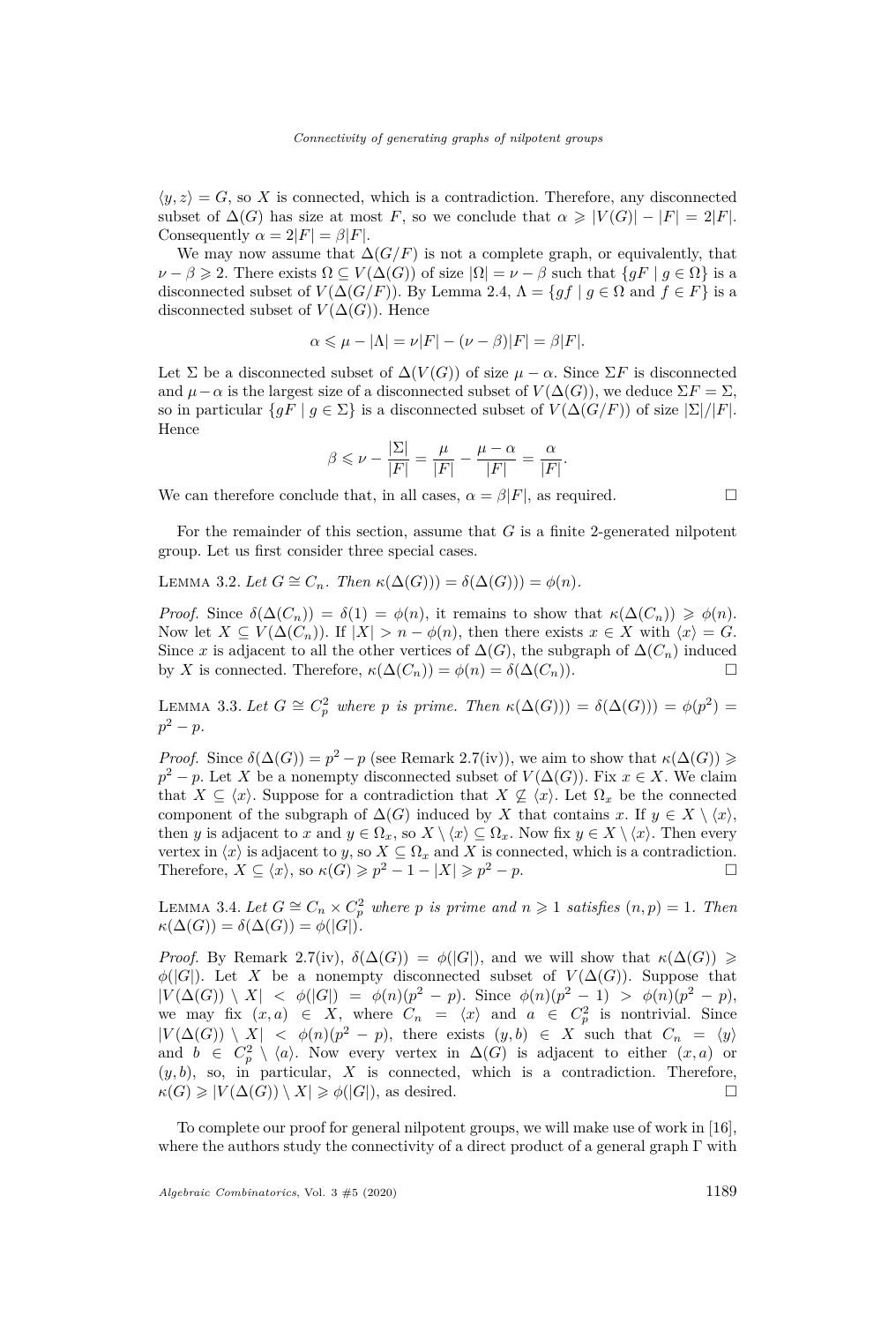a complete multipartite graph  $K_{t_1,\ldots,t_n}$  under certain restrictions on the parameters  $t_1, \ldots, t_u$ . More precisely, they prove that

<span id="page-8-0"></span>(5) 
$$
\kappa(\Gamma \times K_{t_1,\dots,t_u}) = \min\left(\kappa(\Gamma) \sum_{i=1}^u t_i, \ \delta(\Gamma) \sum_{i=1}^{u-1} t_i\right),
$$

if *u* ≥ 3 and the sequence  $t_1$  ≤  $\ldots$  ≤  $t_u$  satisfies  $\sum_{i=1}^{u-2} t_i$  ≥  $t_{u-1}$  and  $\sum_{i=1}^{u-1} t_i$  ≥  $t_u$ . We are now in the position to prove that  $\Delta(G)$  is maximally connected for any 2-generated nilpotent group *G*. We will adopt the notation from [\(2\)](#page-4-4).

*Proof of Theorem [1.1.](#page-2-2)* If *G* is cyclic, then the result is given by Lemma [3.2.](#page-7-0) Therefore, for the remainder of the proof, we will assume that *G* is noncyclic. By Lemmas [2.2](#page-3-4) and [3.1,](#page-6-0)

$$
\delta(\Delta(G)) = \delta(\Delta(G/\operatorname{Frat}(G)))|\operatorname{Frat}(G)| \text{ and } \kappa(\Delta(G)) = \kappa(\Delta(G/\operatorname{Frat}(G)))|\operatorname{Frat}(G)|.
$$

Therefore, it suffices to show that  $\delta(\Delta(G/\text{Frat}(G))) = \kappa(\Delta(G/\text{Frat}(G))),$  so by replacing *G* with  $G/\text{Frat}(G)$ , we may assume that  $\text{Frat}(G) = 1$ . Consequently, we may write  $G = C_n \times C_{q_1}^2 \times \cdots \times C_{q_s}^2$ , where *n* is square-free and  $(n, q_1 \cdots q_s) = 1$  (see [\(3\)](#page-4-3)).

We prove our statement by induction on  $s$ . If  $s = 1$ , then the result immediately holds by Lemmas [3.3](#page-7-1) and [3.4,](#page-7-2) so we may assume  $s \ge 2$ . Write  $H = C_n \times C_{q_1}^2 \times \cdots \times C_{q_n}^2$  $C_{q_{s-1}}^2$  and  $K = C_p^2$ , where  $p = q_s$ . By Corollary [2.6,](#page-4-5)  $\Delta(G) = \Delta(H) \times \Delta(K)$ . Note that  $\Delta(K) = K_{p-1,\dots,p-1}$ , a complete multipartite graph with  $p+1$  parts of size  $p-1$ . In particular,  $\delta(\Delta(K)) = p^2 - p$ . By induction,  $\kappa(\Delta(H)) = \delta(\Delta(H))$ , so it follows from [\(5\)](#page-8-0) that

$$
\kappa(\Delta(G)) = \kappa(\Delta(H) \times \Delta(K)) = \delta(\Delta(H))(p^2 - p)
$$
  
= 
$$
\delta(\Delta(H)) \cdot \delta(\Delta(K)) = \delta(\Delta(H) \times \Delta(K)) = \delta(\Delta(G)).
$$

This completes the proof.

Remark 3.5. One may also define the *edge connectivity* of Γ, written *λ*(Γ), as the least size of a subset  $X \subseteq E(\Gamma)$  such that the subgraph defined by  $V(\Gamma)$  and  $E(\Gamma) \setminus X$  is disconnected (if  $\Gamma = K_1$ , then we say that  $\lambda(\Gamma) = 0$ ). A result of Whitney [\[17\]](#page-13-12) is that  $\kappa(\Gamma) \leq \lambda(\Gamma) \leq \delta(\Gamma)$ . By [\[13\]](#page-13-13), if *G* is a 2-generated finite nilpotent group (or more in general if *G* is a 2-generated finite group and the derived subgroup of *G* is nilpotent) then diam( $\Delta(G)$ )  $\leq$  2, so it follows from [\[11,](#page-13-14) Theorem 3.3] that  $\lambda(\Delta(G)) = \delta(\Delta(G))$  $(\Delta(G)$  is said to be *maximally edge connected*). Our contribution has been to show that, in fact, in this case  $\kappa(\Delta(G)) = \lambda(\Delta(G)) = \delta(\Delta(G)).$ 

#### 4. Eulerian and Hamiltonian cycles

In this section, we prove Theorem [1.3.](#page-2-0) We continue to assume that *G* is a finite 2 generated nilpotent group and we adopt the notation from [\(2\)](#page-4-4). A graph Γ is *Hamiltonian* (respectively, *Eulerian*) if it contains a cycle containing every vertex (respectively, edge) of  $\Gamma$  exactly once.

We begin by showing that  $\Delta(G)$  is Eulerian unless G is a cyclic group of even order.

*Proof of Theorem [1.3](#page-2-0)[\(i\).](#page-2-3)* Recall that a connected graph Γ is Eulerian if and only if all vertices of  $\Gamma$  have even degree. First assume that *G* is a cyclic group of even order. Then the elements of order  $|G|$  have degree  $|G| - 1$ , which is odd, so  $\Delta(G)$  is not Eulerian.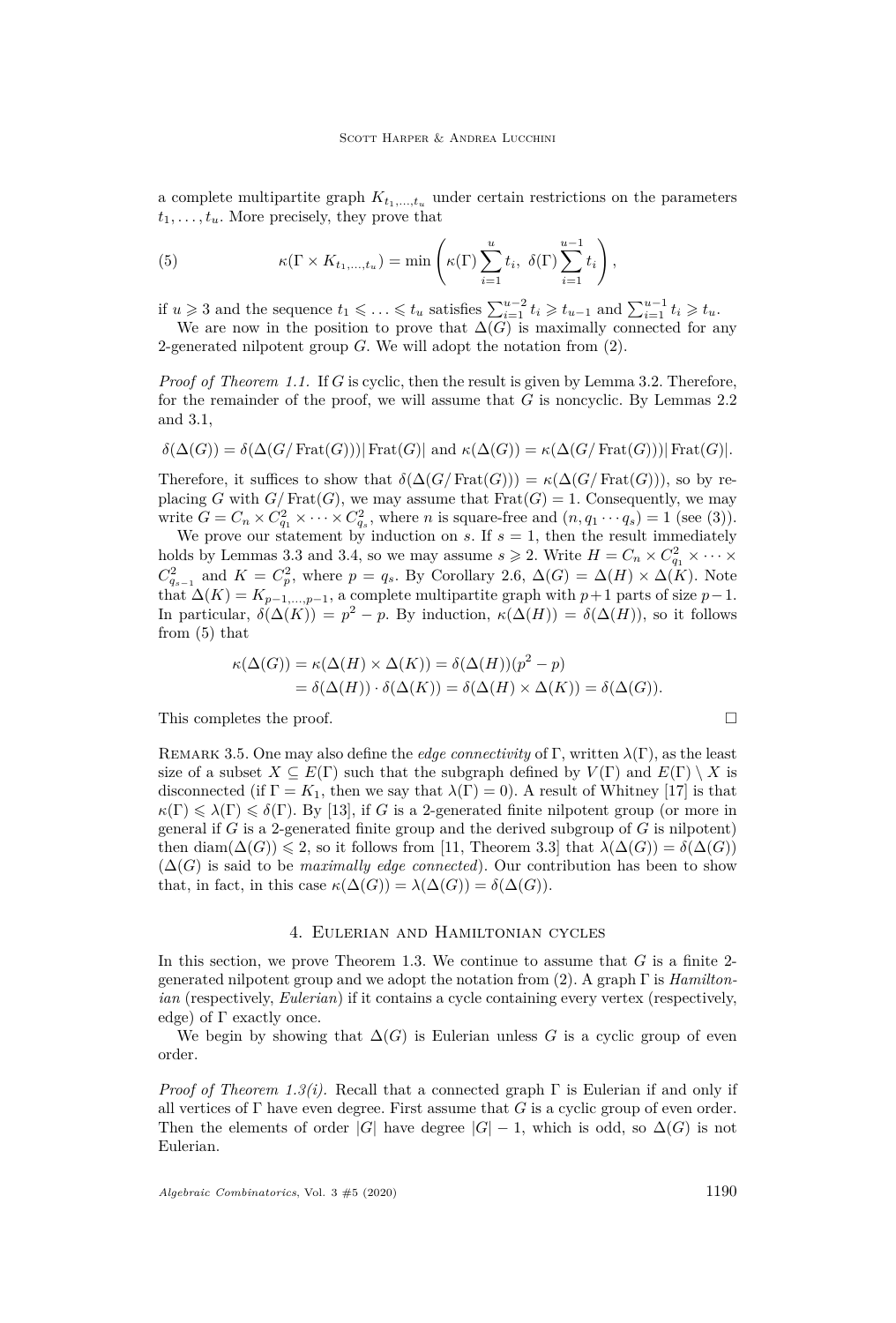For the remainder of the proof we may assume that *G* is not a cyclic group of even order. Let  $g \in \Delta(G)$ . If the order of  $g \text{Frat}(G)$  is  $\prod_{i \in I} p_i \prod_{j=1}^s q_i$ , then, by Remark [2.7](#page-4-0)[\(iii\),](#page-5-0) the degree of *g* is

$$
\beta_I = |G| \prod_{i \notin I} \left( 1 - \frac{1}{p_i} \right) \prod_{j=1}^s \left( 1 - \frac{1}{q_j} \right) = \prod_{i \in I} p_i^{a_i} \prod_{i \notin I} (p_i^{a_i} - p_i^{a_i - 1}) \prod_{j=1}^s (q_j^{b_j} - q_j^{b_j - 1}) - \varepsilon,
$$

where  $\varepsilon$  is 1 if *G* is cyclic and  $|I| = r$  and 0 otherwise.

Assume for now that *G* is noncyclic. In this case,  $s \geq 1$ , so  $q_1^{b_1} - q_1^{b_1-1}$  is even and therefore  $\delta(g)$  is even, noting that  $\varepsilon = 0$ . Now assume that *G* is cyclic (necessarily of odd order) but  $|I| < r$ . Then there exists  $i \in I$  such that  $(p_i^{a_i} - p_i^{a_i-1})$ , which is even, divides  $\delta(g)$ , noting again that  $\varepsilon = 0$ . Therefore,  $\delta(g)$  is even. It remains to consider the case where *G* is cyclic and  $|I| = r$ . In this case,  $\delta(g) = |G| - \varepsilon = |G| - 1$ , which is even. Therefore, in all cases,  $\Delta(G)$  is Eulerian.

We now turn to Hamiltonian cycles. We first consider two special cases.

<span id="page-9-0"></span>LEMMA 4.1. Let *G* be a finite cyclic group. Then either  $\Delta(G)$  is Hamiltonian or  $G \cong$  $C_2$  *and*  $\Delta(G) \cong K_2$ *.* 

*Proof.* If  $G = \langle g \rangle$  is a cyclic group of order  $n > 2$ , then  $(1, g, g^2, \ldots, g^{n-1})$  is an Hamiltonian cycle. The claim is clear if  $G \cong C_2$ .

<span id="page-9-1"></span>LEMMA 4.2. Let *G* be a 2-generated finite *p*-group. Then either  $\Delta(G)$  is Hamiltonian  $or G \cong C_2$  *and*  $\Delta(G) \cong K_2$ *.* 

*Proof.* By Lemma [4.1,](#page-9-0) we may assume that *G* is not cyclic. Write  $|G| = p^n$ . The graph  $\Delta(G)$  has  $|G|(1-\frac{1}{p^2}) = p^n - p^{n-2}$  vertices (see Remark [2.7](#page-4-0)[\(ii\)\)](#page-5-1), each of them of degree  $|G|(1-\frac{1}{n})=(p^n-p^{n-1})$  (see Remark [2.7](#page-4-0)[\(iii\)\)](#page-5-0). A classic theorem of Dirac [\[7\]](#page-13-15) states that a graph  $\Gamma$  is Hamiltonian if  $\delta(\Gamma) \ge |V(\Gamma)|/2$ . Since  $p^n - p^{n-1} \ge \frac{1}{2}(p^n - p^{n-2})$ , we deduce that  $\Delta(G)$  is Hamiltonian.

As we turn to general nilpotent groups, we need some further graph theoretic preliminaries. Let H be the set of graphs  $\Gamma$  such that  $\Gamma$  is Hamiltonian and if  $|V(\Gamma)| =$ 2*k* is even then there exists a Hamiltonian cycle of Γ denoted  $C = \{0, \ldots, 2k - 1\}$ with the edges  $(i, i+1)$  modulo 2*k* and two chords  $(r, s)$  and  $(u, v)$  where *r* and *s* are odd and  $u$  and  $v$  are even. The following theorem  $[8,$  Theorem 1 demonstrates the significance of the set  $\mathcal{H}$ .

<span id="page-9-3"></span>THEOREM 4.3. Let  $\Gamma_1$  and  $\Gamma_2$  be two Hamiltonian graphs. The graph  $\Gamma_1 \times \Gamma_2$  is Hamil*tonian if and only if at least one of*  $\Gamma_1$  *and*  $\Gamma_2$  *belongs to*  $\mathcal{H}$ 

<span id="page-9-2"></span>Lemma 4.4. *Let P be a nontrivial* 2*-generated finite p-group where p is odd. Then*  $\Delta(P) \in \mathcal{H}$  and  $\Delta(C_2 \times P)$  *is Hamiltonian.* 

*Proof.* First assume that *P* is cyclic. By Lemma [4.1,](#page-9-0)  $\Delta(P)$  and  $\Delta(C_2 \times P)$  are Hamiltonian (noting that  $C_2 \times P$  is also cyclic). Moreover, since  $|\Delta(P)|$  is odd, we know that  $\Delta(P) \in \mathcal{H}$ .

For the remainder of the proof, we will assume that *P* is noncyclic. Write  $|P| = p^n$ and  $P = \langle a, b \rangle$ . In addition, write Frat $(P) = \{f_1, \ldots, f_m\}$  where  $m = p^{n-2}$  and  $f_1 = 1.$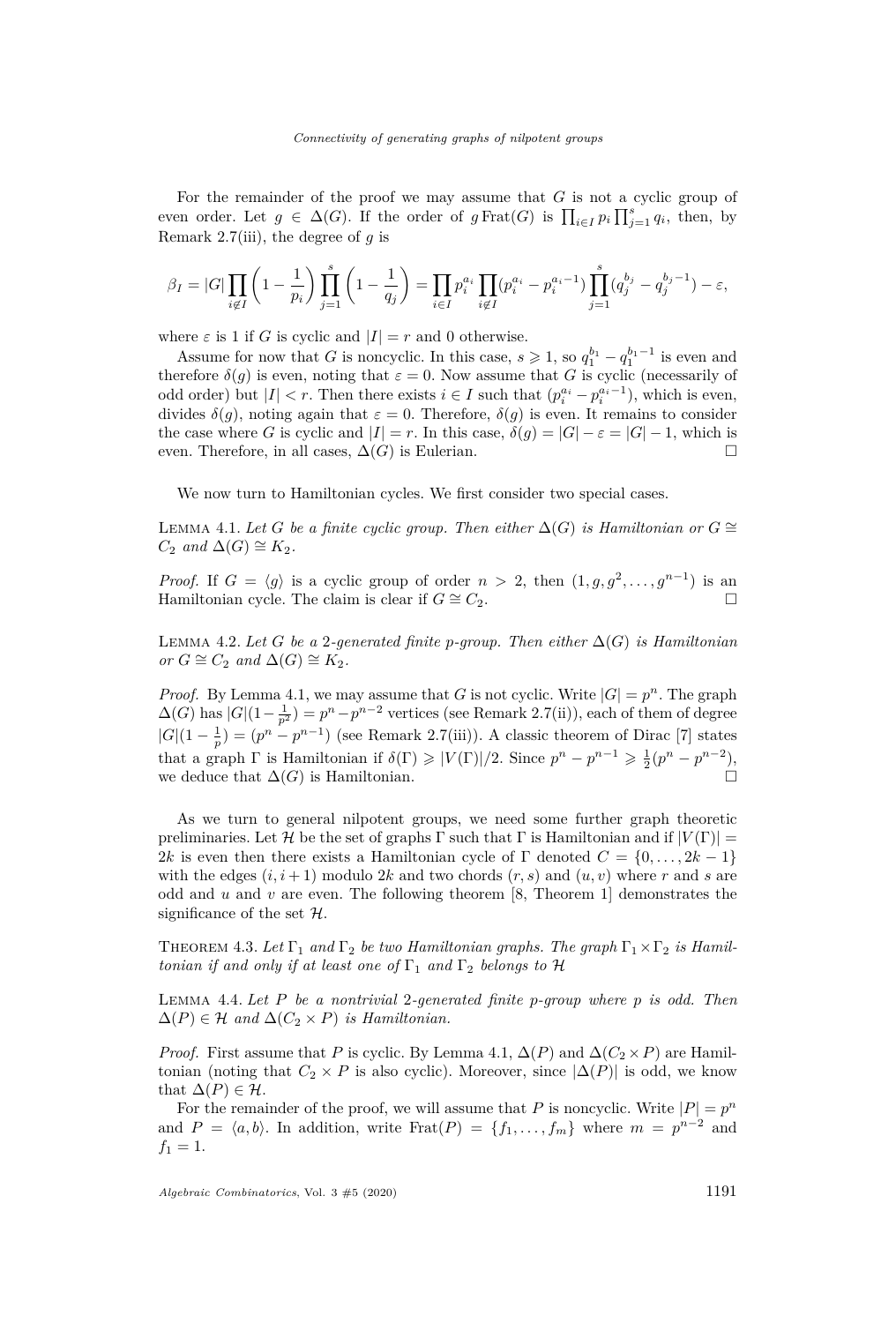For each  $1 \leq i \leq m$ , define the path

$$
H_i = (bf_i, af_i, abf_i, ab^2f_i, ..., ab^{p-1}f_i,
$$
  
\n
$$
b^2f_i, a^2f_i, a^2bf_i, a^2b^2f_i, ..., a^2b^{p-1}f_i,
$$
  
\n
$$
\vdots
$$
  
\n
$$
b^{p-1}f_i, a^{p-1}f_i, a^{p-1}bf_i, a^{p-1}b^2f_i, ..., a^{p-1}b^{p-1}f_i).
$$

Write  $H_i = (h_{i1}, \ldots, h_{ik})$  where  $k = p^2 - 1$ . It is straightforward to see that the concatenation  $H = (h_{11}, \ldots, h_{1k}, \ldots, h_{m1}, \ldots, h_{mk})$  is a Hamiltonian cycle in  $\Delta(P)$ . Notice that  $\{h_{11}, h_{13}\} = \{b, ab\}$  and  $\{h_{12}, h_{14}\} = \{a, ab^2\}$  are chords in *H*, so *H* witnesses the fact that  $\Delta(P) \in \mathcal{H}$ .

Let  $G = C_2 \times P$  where  $C_2 = \langle x \rangle$ . Define  $u_{ij} = x^j h_{ij}$  and  $v_{ij} = x^j h_{i(j+3)}$ . Then  $K = (u_{11}, \ldots, u_{1k}, \ldots, u_{m1}, \ldots, u_{mk}, v_{11}, \ldots, v_{1k}, \ldots, v_{m1}, \ldots, v_{mk})$  is a Hamiltonian cycle in  $\Delta(G)$ , noting that  $u_{mk} = h_{mk} = a^{p-1}b^{p-1}f_m$  and  $v_{11} = xh_{14} = xab^2f_1$  are adjacent in  $\Delta(G)$ , and  $v_{mk} = h_{m3} = abf_m$  and  $u_{11} = xh_{11} = bf_1$  are adjacent in  $\Delta(G)$ . Therefore,  $\Delta(G)$  is Hamiltonian.

We are now in a position to prove that  $\Delta(G)$  is Hamiltonian for any finite 2generated nilpotent group other than *C*2.

*Proof of Theorem [1.3](#page-2-0)[\(ii\).](#page-2-4)* Let *G* be a finite 2-generated nilpotent group and assume that *G*  $\cong$  *C*<sub>2</sub>. Let  $t = r + s$ , be the number of distinct prime divisors of  $|G|$ . Then *G* can be written as  $P_1 \times \cdots \times P_t$ , the direct product of its Sylow subgroups. We will prove by induction on *t* that  $\Delta = \Delta(G)$  is Hamiltonian. If  $t = 1$ , then G is a *p*-group, so the conclusion holds by Lemma [4.2.](#page-9-1) Now assume that  $t > 1$ . We may assume that  $|P_t|$  is odd, so  $\Delta(P_t) \in \mathcal{H}$ , by Lemma [4.4.](#page-9-2) If  $t = 2$  and  $P_1 \cong C_2$ , then  $\Delta(G) = \Delta(P_1 \times P_2)$  is Hamiltonian by Lemma [4.4.](#page-9-2) Therefore, we may now assume that  $P_1 \times \cdots \times P_{t-1} \not\cong C_2$ . Consequently, by the inductive hypothesis,  $\Delta(P_1 \times \cdots \times P_{t-1})$ is Hamiltonian and Theorem [4.3](#page-9-3) implies that  $\Delta^* = \Delta(P_1 \times \cdots \times P_{t-1}) \times \Delta(P_t)$  is Hamiltonian. By Lemma [2.5](#page-4-1)[\(i\),](#page-4-6)  $\Delta^*$  is a subgraph of  $\Delta$ , so  $\Delta$  is also Hamiltonian. This completes the proof.

### 5. Total domination number

<span id="page-10-0"></span>In this section, we turn to the topic of total domination. A *total dominating set* for a finite graph  $\Gamma$  is a set *S* of vertices of  $\Gamma$  such that for all  $q \in \Gamma$  there exists  $s \in S$ such that *q* and *s* are adjacent in Γ. The *total domination number*  $\gamma_t(\Gamma)$  of Γ is the smallest size of a total dominating set for Γ.

We begin by recording two very straightforward facts.

<span id="page-10-2"></span>LEMMA 5.1. *We have*  $\gamma_t(\Delta(G)) = 1$  *if and only if G is cyclic.* 

LEMMA 5.2. *We have*  $\gamma_t(\Delta(G)) = \gamma_t(\Delta(G/\text{Frat}(G))).$ 

Let us now establish some graph theoretic results.

<span id="page-10-1"></span>**LEMMA 5.3.** Let  $\Gamma$  and  $\Delta$  be two graphs. Then  $\gamma_t(\Gamma \times \Delta) \leq \gamma_t(\Gamma) \gamma_t(\Delta)$ .

*Proof.* If  $S \subseteq \Gamma$  is a total dominating set of size  $\gamma_t(\Gamma)$  and  $T \subseteq \Delta$  is a total dominating set of size  $\gamma_t(\Delta)$ , then  $S \times T$  is a total dominating set for  $\Gamma \times \Delta$  of size  $\gamma_t(\Gamma) \gamma_t(\Delta)$ .

Let us adopt the notation that the vertex set of the complete graph  $K_n$  is  $[n]$  =  $\{1, 2, \ldots, n\}$ . Now observe that for positive integers  $a_1, \ldots, a_s$ , the graph  $K_{a_1} \times \cdots \times$  $K_{a_s}$  has vertex set  $[a_1] \times \cdots \times [a_s]$  and two sequences  $(x_1, \ldots, x_s)$  and  $(y_1, \ldots, y_s)$  are adjacent if and only if they differ in every coordinate.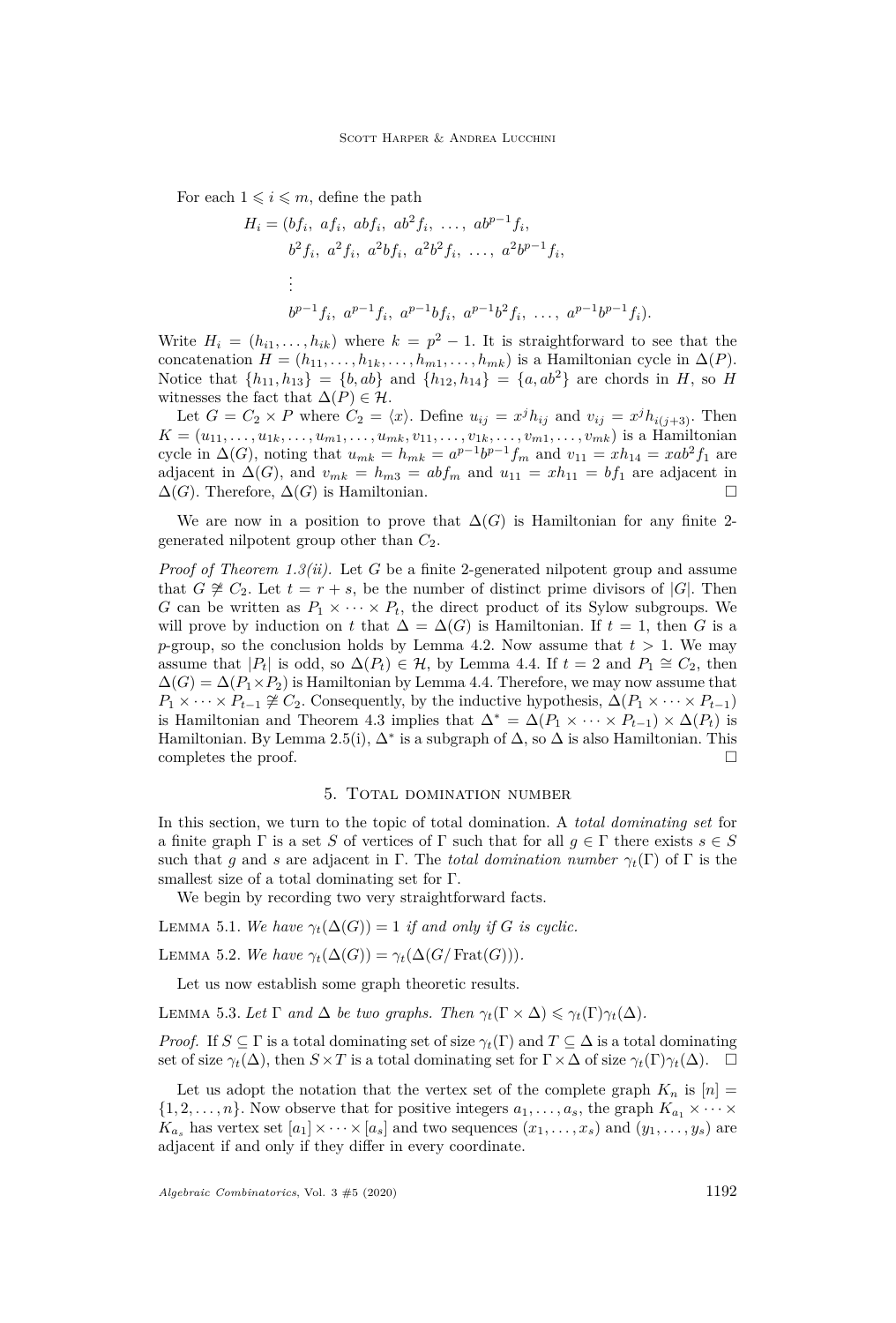<span id="page-11-0"></span>LEMMA 5.4. Let  $\Gamma = K_{a_1} \times \cdots \times K_{a_s}$  where  $2 \leq a_1 \leq \cdots \leq a_s$ . Then  $\gamma_t(\Gamma) \geq s + 1$ . *Moreover, if*  $a_1 > s$ *, then*  $\gamma_t(\Gamma) = s + 1$ *.* 

*Proof.* Let  $A = \{a_1, \ldots, a_m\} \subseteq \Gamma$  and write  $a_i = (a_{i1}, \ldots, a_{is})$  for each  $i \in [m]$ . Assume that  $m \leq s$ . Then  $(a_{11}, \ldots, a_{mm})$  is not adjacent to any element of *A*, so *A* is not a total dominating set for  $\Gamma$ . Therefore,  $\gamma_t(\Gamma) \geq s + 1$ .

Now assume that  $a_1 > s$ . Since  $a_i \geq s+1$  for all  $i \in [s]$ , we may fix  $T = \{(k, \ldots, k) \mid$  $k \in [s+1]$ . Let  $(x_1, \ldots, x_s) \in \Gamma$  be arbitrary. Now fix  $k \in [s+1] \setminus \{x_1, \ldots, x_s\}$  and note that  $(k, \ldots, k)$  is adjacent to  $(x_1, \ldots, x_s)$ . Therefore, *T* is a total dominating set for  $\Gamma$ , so  $\gamma_t(\Gamma) \leqslant |T| = s + 1$ .

<span id="page-11-1"></span>COROLLARY 5.5. Let  $\Gamma = K_{a_1} \times \cdots \times K_{a_s}$  where  $2 \leq a_1 \leq \cdots \leq a_s$ . Let *t* be the least *nonnegative integer such that*  $a_i > s - t$  *for all*  $i > t$ *. Then*  $\gamma_t(\Gamma) \leq 2^t(s - t + 1)$ *.* 

*Proof.* Write  $\Gamma = K_{a_1} \times \cdots \times K_{a_t} \times \Delta$ , where  $\Delta = K_{a_{t+1}} \times \cdots \times K_{a_s}$ . Noting that  $\gamma_t(K_n) = 2$ , by combining Lemmas [5.3](#page-10-1) and [5.4,](#page-11-0) we obtain  $\gamma_t(\Gamma) \leq$  $\gamma_t(K_{a_1}) \cdots \gamma_t(K_{a_t}) \gamma_t(\Delta) = 2^t(s - t + 1).$ 

We can give a stronger lower bound than the one in Lemma [5.4.](#page-11-0)

LEMMA 5.6. Let  $\Gamma = K_{a_1} \times \cdots \times K_{a_s}$  where  $2 \leq a_1 \leq \cdots \leq a_s$ . Let t be the least *nonnegative integer such that*  $a_i > s - t$  *for all*  $i > t$ *. Then* 

$$
\gamma_t(\Gamma) \geqslant \left\lceil \frac{a_1}{a_1 - 1} \left\lceil \frac{a_2}{a_2 - 1} \cdots \left\lceil \frac{a_s}{a_s - 1} \right\rceil \right\rceil \right\rceil
$$

$$
= \left\lceil \frac{a_1}{a_1 - 1} \left\lceil \frac{a_2}{a_2 - 1} \cdots \left\lceil \frac{a_t}{a_t - 1} (s - t + 1) \right\rceil \right\rceil \right\rceil \geqslant s + 1.
$$

*Proof.* Let  $T = \{t_1, \ldots, t_k\}$  be a total dominating set for Γ. Let  $k_0 = k$  and for each  $1 \leq l \leq s$ , let  $k_l = \left| k_{l-1} \frac{a_l-1}{a_l} \right|$ . For each  $1 \leq l \leq s$ , relabelling the elements of *T* if necessary, we may assume that  $t_{il} = t_{jl}$  for all  $k_l < i, j \leq k_{l-1}$ . Let  $g =$  $(t_{1(k_1+1)}, t_{2(k_2+1)}, \ldots, t_{s(k_s+1)})$ . Then *g* is not adjacent to  $t_i$  for all  $i > k_s$ . Therefore,  $k_s \geqslant 1$ . Now

$$
k_s \geq 1 \iff 1 \leq \left\lfloor k_{s-1} \frac{a_s - 1}{a_s} \right\rfloor \iff 1 \leq k_{s-1} \frac{a_s - 1}{a_s}
$$

$$
\iff k_{s-1} \geq \frac{a_s}{a_s - 1} \iff k_{s-1} \geq \left\lceil \frac{a_s}{a_s - 1} \right\rceil.
$$

Continuing in this manner, we obtain

$$
k = k_0 \geqslant \left\lceil \frac{a_1}{a_1 - 1} \left\lceil \frac{a_2}{a_2 - 1} \cdots \left\lceil \frac{a_s}{a_s - 1} \right\rceil \right\rceil \right\rceil,
$$

which proves that

$$
\gamma_t(\Gamma) \geqslant \left\lceil \frac{a_1}{a_1 - 1} \left\lceil \frac{a_2}{a_2 - 1} \cdots \left\lceil \frac{a_s}{a_s - 1} \right\rceil \right\rceil \right\rceil.
$$

Note that for any positive integers *m* and *n* we have  $\left\lceil m \cdot \frac{n+1}{n} \right\rceil \geq m+1$  with equality if and only if  $n \geqslant m$ . Therefore,

$$
\gamma_t(\Gamma) \geqslant \left\lceil \frac{a_1}{a_1 - 1} \left\lceil \frac{a_2}{a_2 - 1} \cdots \left\lceil \frac{a_s}{a_s - 1} \right\rceil \right\rceil \right\rceil
$$

$$
= \left\lceil \frac{a_1}{a_1 - 1} \left\lceil \frac{a_2}{a_2 - 1} \cdots \left\lceil \frac{a_t}{a_t - 1} (s - t + 1) \right\rceil \right\rceil \right\rceil \geqslant s + 1.
$$

This completes the proof.  $\Box$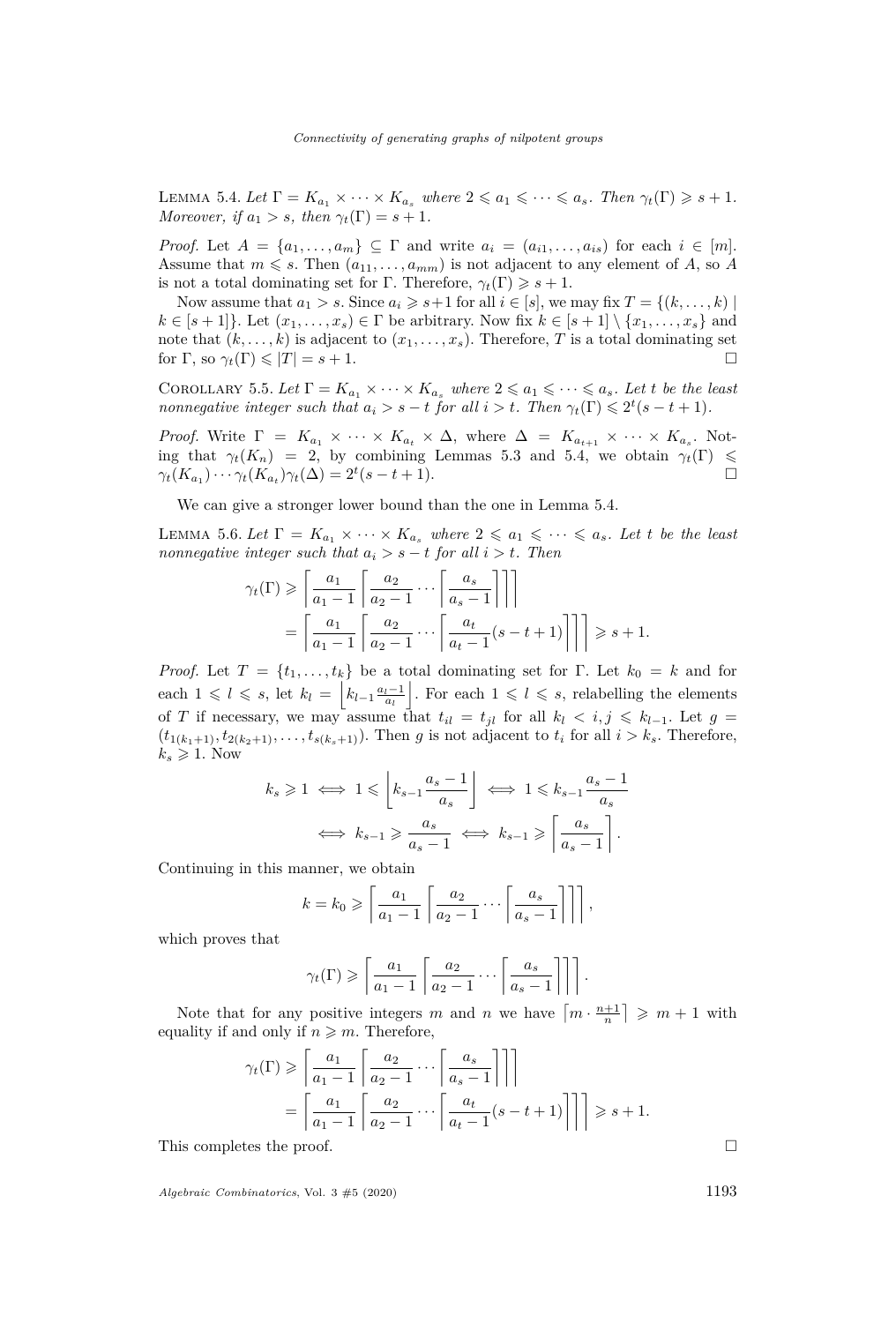We now apply these combinatorial results to study  $\gamma_t(\Delta(G))$  when *G* is a finite 2-generated nilpotent group. We adopt the notation in [\(2\)](#page-4-4).

<span id="page-12-0"></span>Proposition 5.7. *Let G be a finite* 2*-generated noncyclic nilpotent group and assume that*  $q_1 < \cdots < q_s$  are exactly the primes for which *G* has a noncyclic Sylow subgroup. *Then*

$$
\gamma_t(\Delta(G)) = \gamma_t(K_{q_1+1} \times \cdots \times K_{q_s+1}) \geq s+1.
$$

*In particular, if*  $q_1 \geq s$ *, then* 

$$
\gamma_t(\Delta(G)) = s + 1.
$$

*Proof.* Observe that

 $\langle (g_1, \ldots, g_r, x_1, \ldots, x_s), (h_1, \ldots, h_r, y_1, \ldots, y_s) \rangle = G / \text{Frat}(G)$ if and only if  $g_i \neq 1$  or  $h_i \neq 1$  for all  $1 \leq i \leq r$  and  $1 \neq \langle x_i \rangle \neq \langle y_i \rangle \neq 1$  for all  $1 \leq i \leq s$ . Therefore,

$$
(h_1, \ldots, h_r, y_1, \ldots, y_s) \in \Delta(G/\mathrm{Frat}(G))
$$

if and only if for all  $1 \leq i \leq r$  we have  $y_i \neq 1$ .

Let  $T = \{t_1, \ldots, t_d\} \subseteq \Delta(G/\text{Frat}(G))$  where  $t_k = (g_{k1}, \ldots, g_{kr}, x_{k1}, \ldots, x_{ks})$  for each *k*. Then *T* is a total dominating set for  $\Delta(G/\text{Frat}(G))$  if and only if for all  $(h_1, \ldots, h_r, y_1, \ldots, y_s) \in \Delta(G/\text{Frat}(G))$ , there exists  $t_k \in T$  such that for all  $1 \leq i \leq r$ we have  $g_{ki} \neq 1$  and for all  $1 \leq i \leq s$  we have  $\langle x_{ki} \rangle \neq \langle y_i \rangle$ . Therefore, we can fix generators  $g_1, \ldots, g_r$  for the subgroups  $C_{p_1}, \ldots, C_{p_r}$  and, without loss of generality, assume that  $g_{ki} = g_k$  for all  $1 \leq i \leq r$  and  $1 \leq k \leq d$ . Now, by identifying  $[q_i + 1]$  with the set of nontrivial cyclic subgroups of  $C_{q_i}^2$  for each  $1 \leqslant i \leqslant s$ , we see that the total dominating sets for  $\Delta(G/\text{Frat}(G))$  correspond exactly to the total dominating sets for  $K_{q_1+1} \times \cdots \times K_{q_s+1}$ . Therefore,  $\gamma_t(\Delta(G)) = \gamma_t(\Delta(G/\text{Frat}(G))) = \gamma_t(K_{q_1+1} \times \cdots \times K_{q_s+1})$  $K_{q_s+1}$ ). In particular, if  $q_1 \geq s$ , then Corollary [5.5](#page-11-1) implies that  $\gamma_t(\Delta(G)) = s+1$ .  $\Box$ 

Notice that Theorem [1.5](#page-2-5) is an immediate consequence of Lemma [5.1](#page-10-2) and Proposition [5.7.](#page-12-0)

### 6. Clique and chromatic numbers

Let  $\Gamma$  be a finite graph. The *clique number* of  $\Gamma$ , written  $\omega(\Gamma)$ , is the greatest *k* for which  $K_k$  is a subgraph of  $\Gamma$ , and the *chromatic number* of  $\Gamma$ , written  $\chi(\Gamma)$ , is the least *k* such that  $\Gamma$  admits a proper *k*-colouring. It is clear that  $\chi(\Gamma) \geq \omega(\Gamma)$ . In this final section, we prove Theorem [1.7.](#page-2-1)

*Proof of Theorem [1.7.](#page-2-1)* If *G* is not cyclic, then the statement follows from [\[15,](#page-13-10) Theorem 1.1]. Therefore, assume that  $G = \langle g \rangle$  is a cyclic group of order  $n = p_1^{a_1} \cdots p_r^{a_r}$ , where  $r = \pi(n)$ . Let  $u = \phi(n)$  and let  $x_1, \ldots, x_u$  be the elements of *G* with order *n*. Moreover, for  $1 \leq i \leq r$ , let  $y_i = g^{p_i}$ . It can be easily seen that  $\{x_1, \ldots, x_u, y_1, \ldots, y_r\}$ induces a complete subgraph of  $\Gamma(G)$ , so  $\omega(\Gamma(G)) \geq u + r$ . Write  $B_0 = \{x_1, \ldots, x_u\}$ and for each  $1 \leq i \leq r$  write  $B_i = \langle g^{p_i} \rangle$  for each  $1 \leq i \leq r$ . For  $1 \leq i \leq r$  write  $C_i = G \setminus \cup_{0 \leq j \leq i} B_j$ , and for  $1 \leq i \leq u$ , write  $C_{r+i} = \{x_i\}$ . We claim that the colouring of  $\Gamma(G)$  with colour classes  $C_1, \ldots, C_{u+r}$  is a proper colouring. To see this, note that if  $g, h \in C_i$  are distinct, for some  $1 \leq i \leq u+r$ , then  $i \leq r$  and |g| and |h| both divide  $n/p_i$ , so  $\langle g, h \rangle \neq G$ . Therefore,  $\chi(\Gamma(G)) \leq u + r$ , which allows us to conclude that  $\omega(\Gamma(G)) = \chi(\Gamma(G)) = u + r.$ 

*Acknowledgements.* The first author is grateful for the support of the London Mathematical Society through an Early Career Fellowship and for the hospitality of Università degli Studi di Padova. Both authors thank an anonymous referee for their helpful comments.